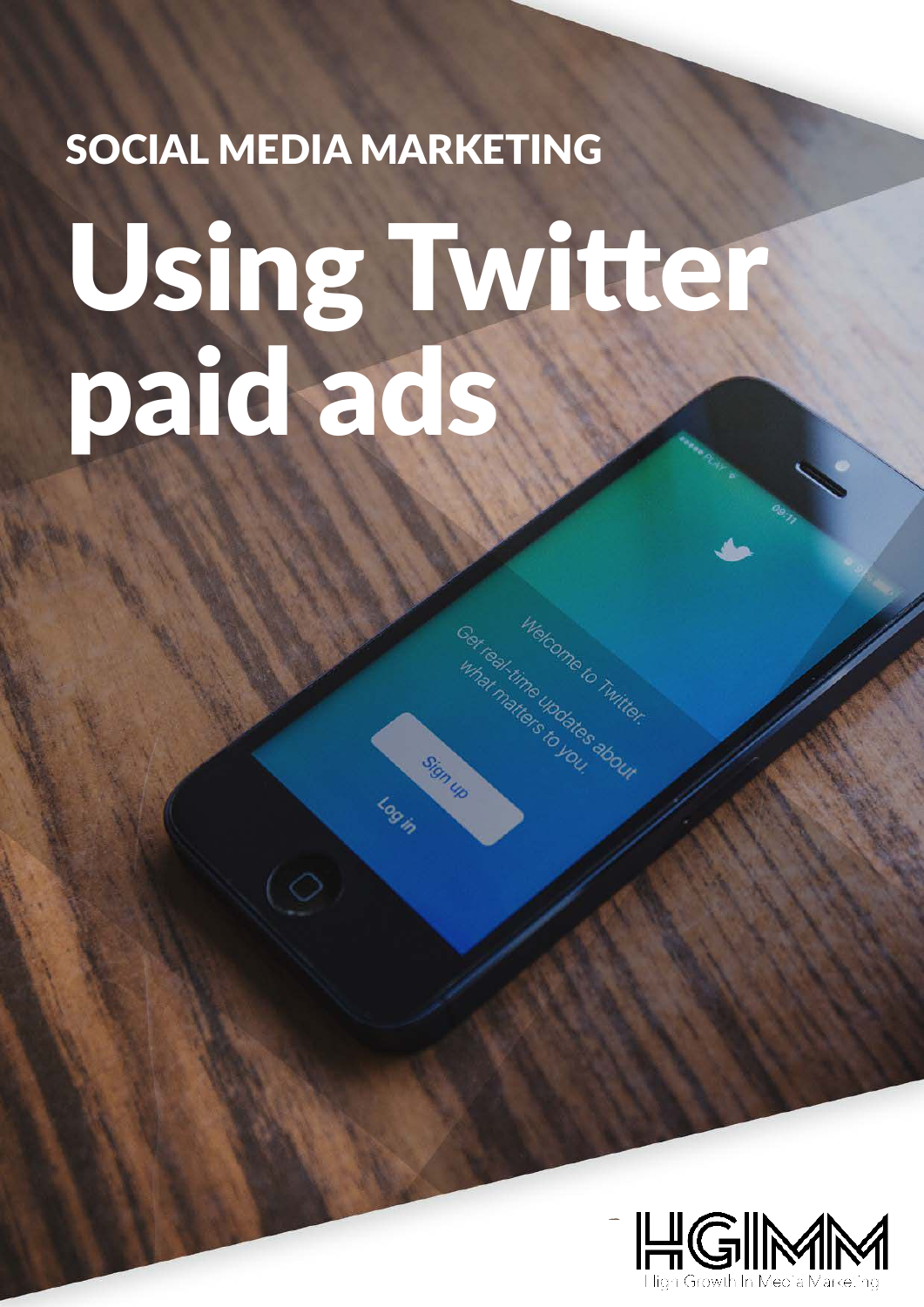# Twitter has an incredible 100m users per day!

**You can create highly targeted ads to gain additional exposure for your business. As with any online ad system, you need to take some time to become familiar with how it works, and you need to perform tests until you find what works.**

Marketing is always about selling the benefits of your business (not the features), using some science, hard graft and often patience. When we say "using some science" we mean you need to experiment.

#### (i) Note

A marketing "failure" is never a failure. It's a red cross in a box, on the way to finding a green TICK that is your success.

You will not get it right first time. Always keep going. All successful marketers have notched up dozens of "failed campaigns" on their way towards success.

# **Split Testing A/B**

 $\mathcal{L}$ 

 $\mathcal{L}$ 

We would highly recommend something called A/B split testing for ALL your ad campaigns.

 **Create two ads** that target the same audience.

 **Track the clickthroughs** to see which is the most successful.

Next time **use the most successful ad** against ANOTHER version and so on.

 Eventually **you get the very best ad** for converting users into website visitors / tweet engagements / followers / leads.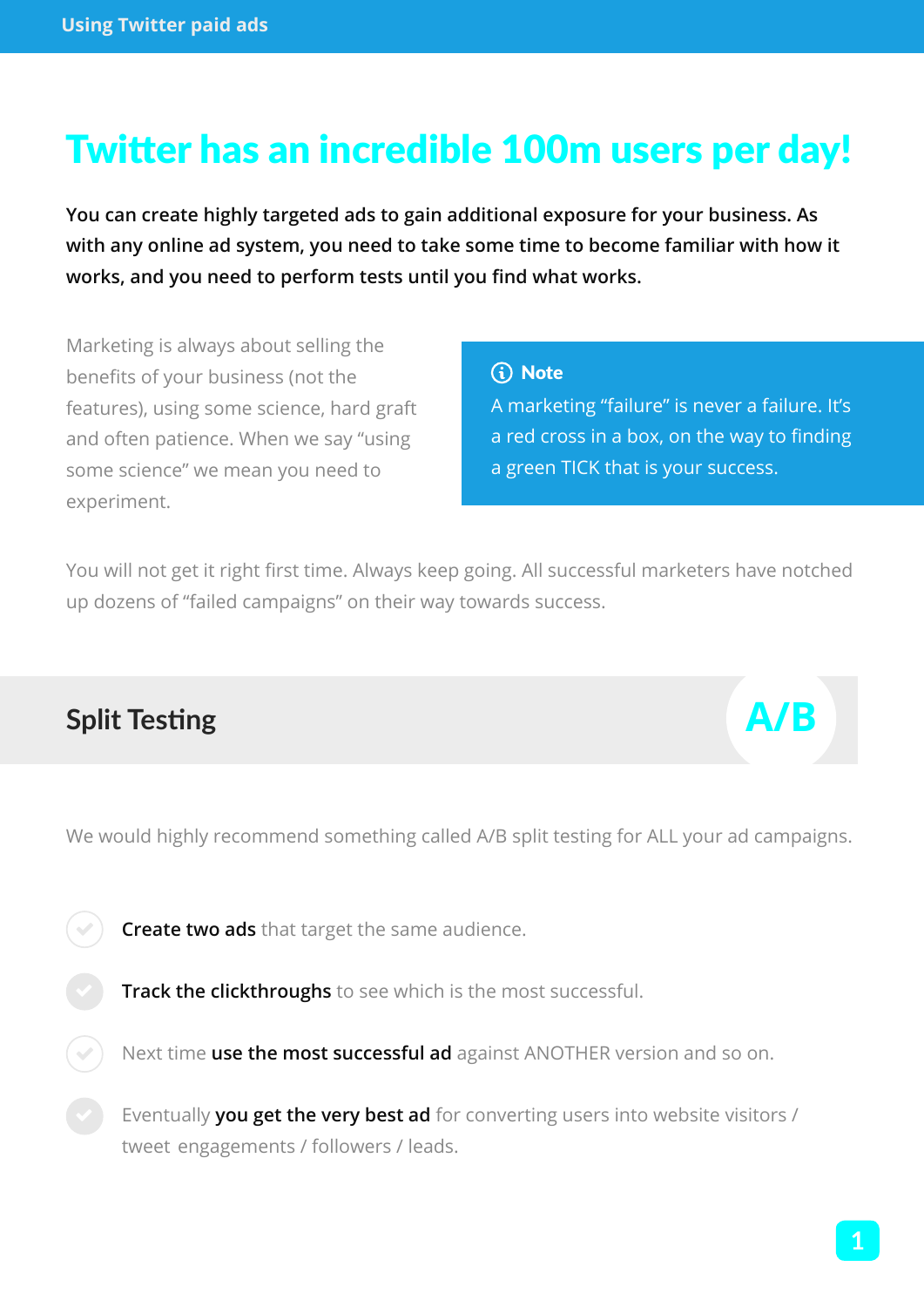**When you log into the Twitter Ad interface, it will look something like this**



### **Let's go down the list and explain**



### **Tweet engagements**

This campaign works by promoting your Tweets to a bigger, more targeted group of users so that your content can be in front of the audience that matters to you, at the right time.

When you select this option your tweets are clearly labelled as Promoted, but they act like regular Tweets in every other way. This means they can be Retweeted, replied to, favorited and more.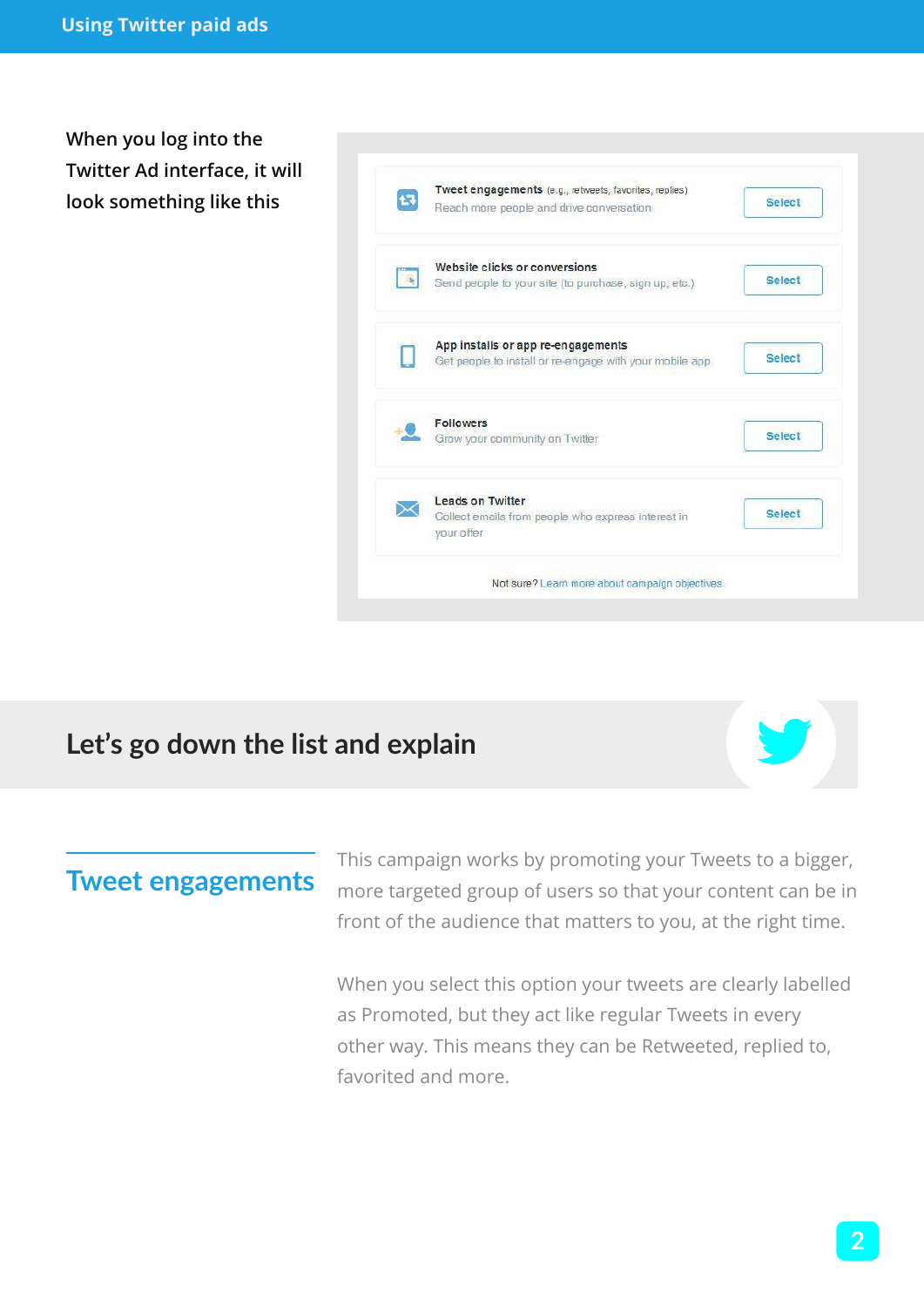#### **Website clicks or conversions**

**If you're looking to increase website traffic or conversions, this option is designed for you.** It allows you to reach a specific audience of users with our targeted options such as keywords, interests, geography and more.

You are then able to install the website conversion tag to measure the effectiveness of the campaign.

#### **App installs or According to Twitter, 78% of their users access their account on a mobile device.**

This means if you're an app developer: **JACKPOT!** 

With this new campaign, Twitter is making it easy let people download and open your mobile app from a Tweet.

#### **Followers**

**engagements**

**Building a following on Twitter allows you to continually interact and engage with potential customers.** By choosing this campaign, the ad will focus on and easily provide the option for readers to "follow" you on Twitter.

### **Leads on Twitter**

**The value** that businesses are finding **with Twitter is the ability to engage customers** in meaningful conversations about their product or service.

Yes, this is valuable, but now Twitter is offering a tool to help you covert those conversations into actual leads. With this option, you can add a Lead Generation Card to your Tweet and make it simple for prospective customers to share their contact information with you for follow up at a later time.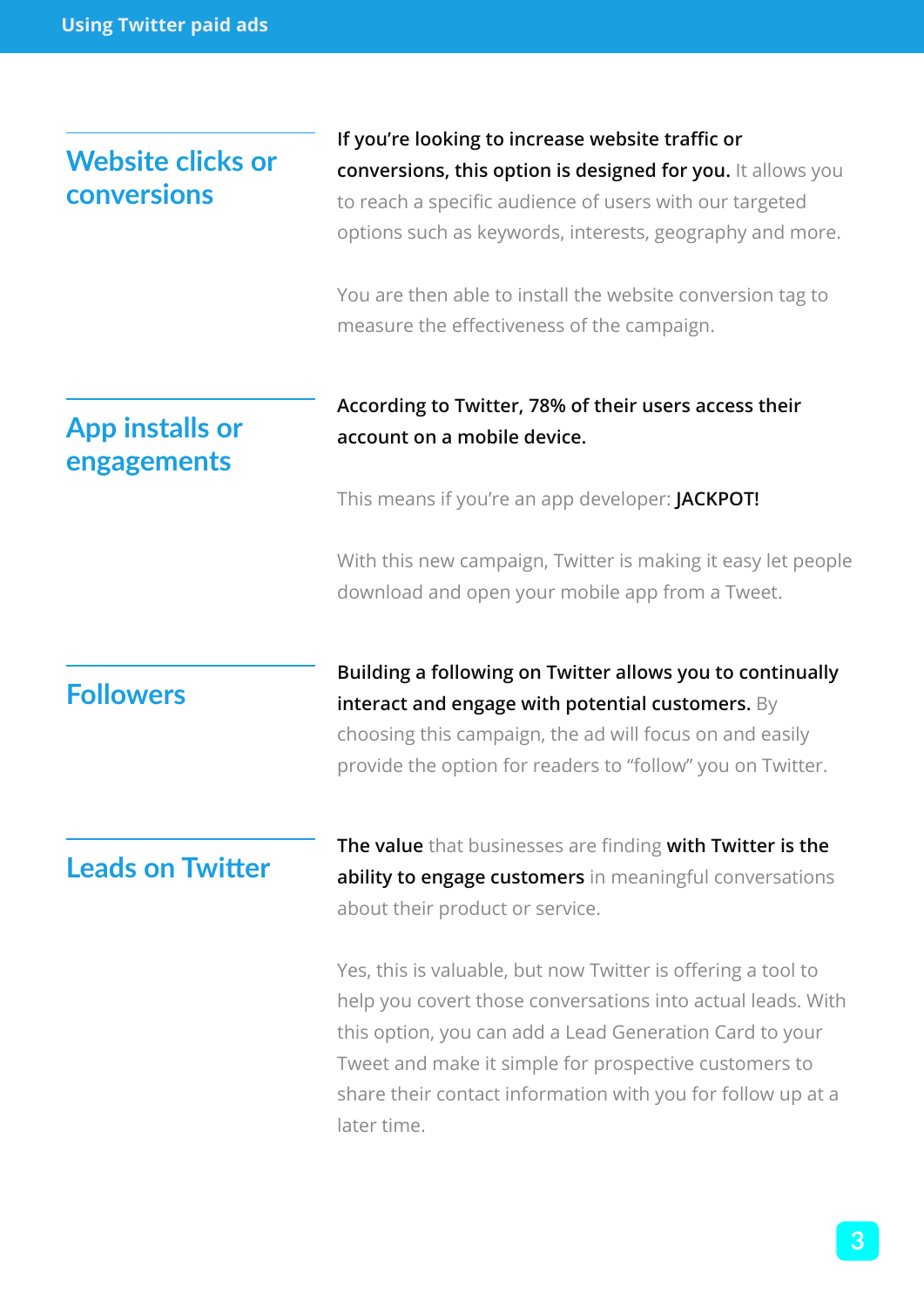#### **The old way**

And last, but not least, you can still opt for the old way of doing things, which is essentially promoting Tweets that appear in people's Twitter feed even if you don't follow your company; and tweets that are paid to appear in search queries.

## **It's very simple to set up and get going, but let's go through one example just to make sure you feel right at home with the process.**

### **Let's set up a Website clicks or conversion campaign**

First, from your home page, in the bottom right click on the "Advertise with Twitter" and it will lead you into the options listed above.

#### **Select "Website clicks or conversion", and you'll see this:**

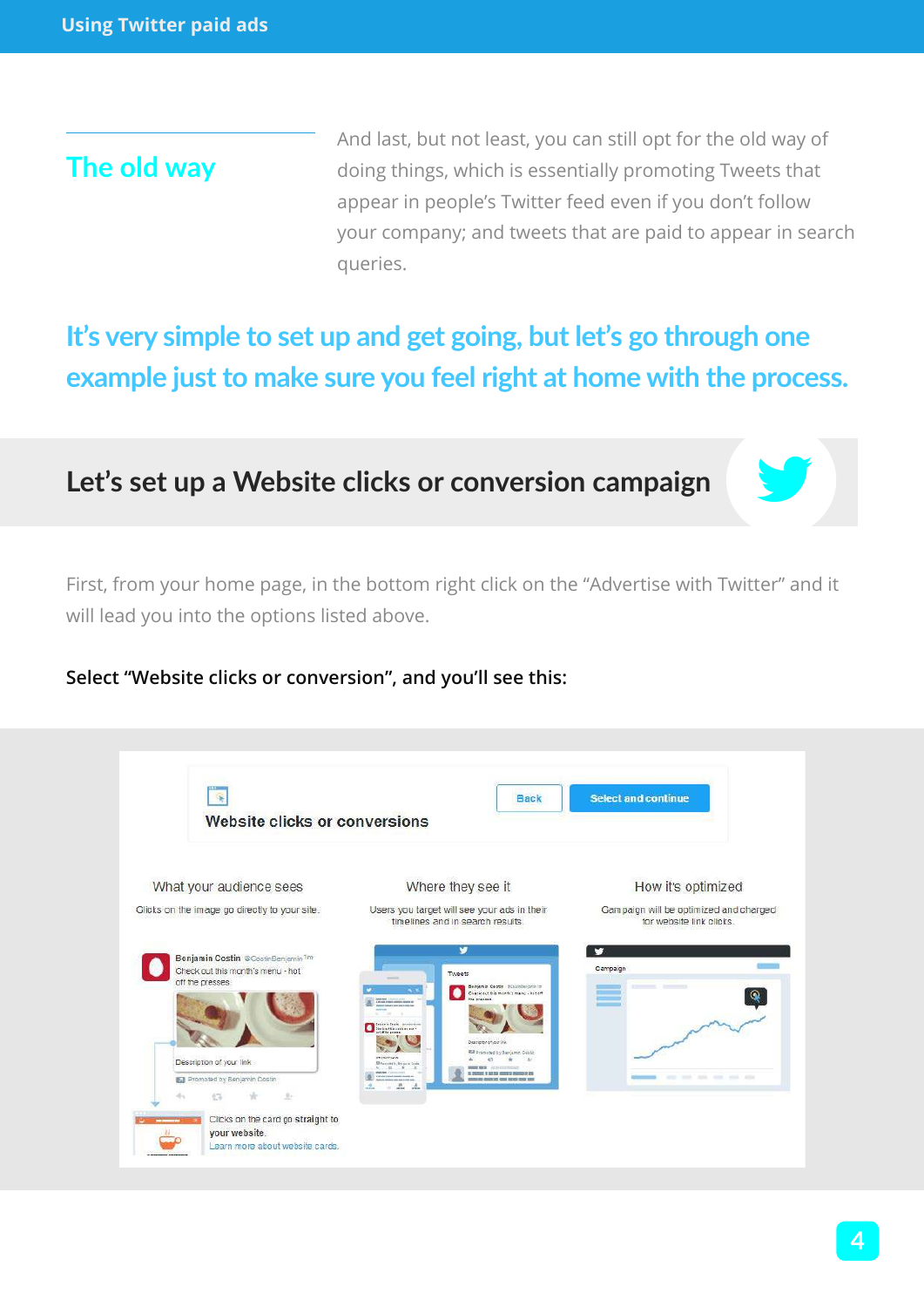**Now name your campaign and select the duration then continue down the page.**

| Name your campaign                                                                                                                                                            |                         |  |
|-------------------------------------------------------------------------------------------------------------------------------------------------------------------------------|-------------------------|--|
| Untitled campaign                                                                                                                                                             |                         |  |
| ? When do you want to run this campaign?<br>Start immediately, run continuously                                                                                               | Set start and end dates |  |
| Expand your reach on the Twitter Audience Platform<br>Increase your campaign's reach by displaying ads across Twitter and the Twitter Audience Platform                       |                         |  |
| Website tag for conversion tracking                                                                                                                                           |                         |  |
| Tracking status: NO TAG SETUP                                                                                                                                                 |                         |  |
| Set up conversion tracking to get the most out of your campaign. This will give you better reporting on metrics like<br>site visits, purchases, and other actions. Learn More |                         |  |

**Next, select your targeting options. You can even select down to the carrier and type of phone they have. And you'll notice the number of targeted users will update on the side as you make your selections.**

| AUDIENCE PROFILE                                                                                                     |                 |    |                                                                                                                |  |
|----------------------------------------------------------------------------------------------------------------------|-----------------|----|----------------------------------------------------------------------------------------------------------------|--|
|                                                                                                                      |                 |    |                                                                                                                |  |
| · Select locations (required)<br>Target users by country, states, regions, metro areas, or postal codes. Learn more. |                 |    |                                                                                                                |  |
|                                                                                                                      |                 |    |                                                                                                                |  |
| Search for locations, e.g. United Kingdom                                                                            |                 | or | <b>Import multiple locations</b>                                                                               |  |
| Target users located in                                                                                              |                 |    |                                                                                                                |  |
| Country                                                                                                              | X United States |    |                                                                                                                |  |
| · Select gender                                                                                                      |                 |    |                                                                                                                |  |
| graphs. Learn more.<br>OMale<br><sup>®</sup> Any gender<br>Select languages                                          | <b>E</b> emale  |    | We infer gender from information our users share as they use Twitter, including their profile names and follow |  |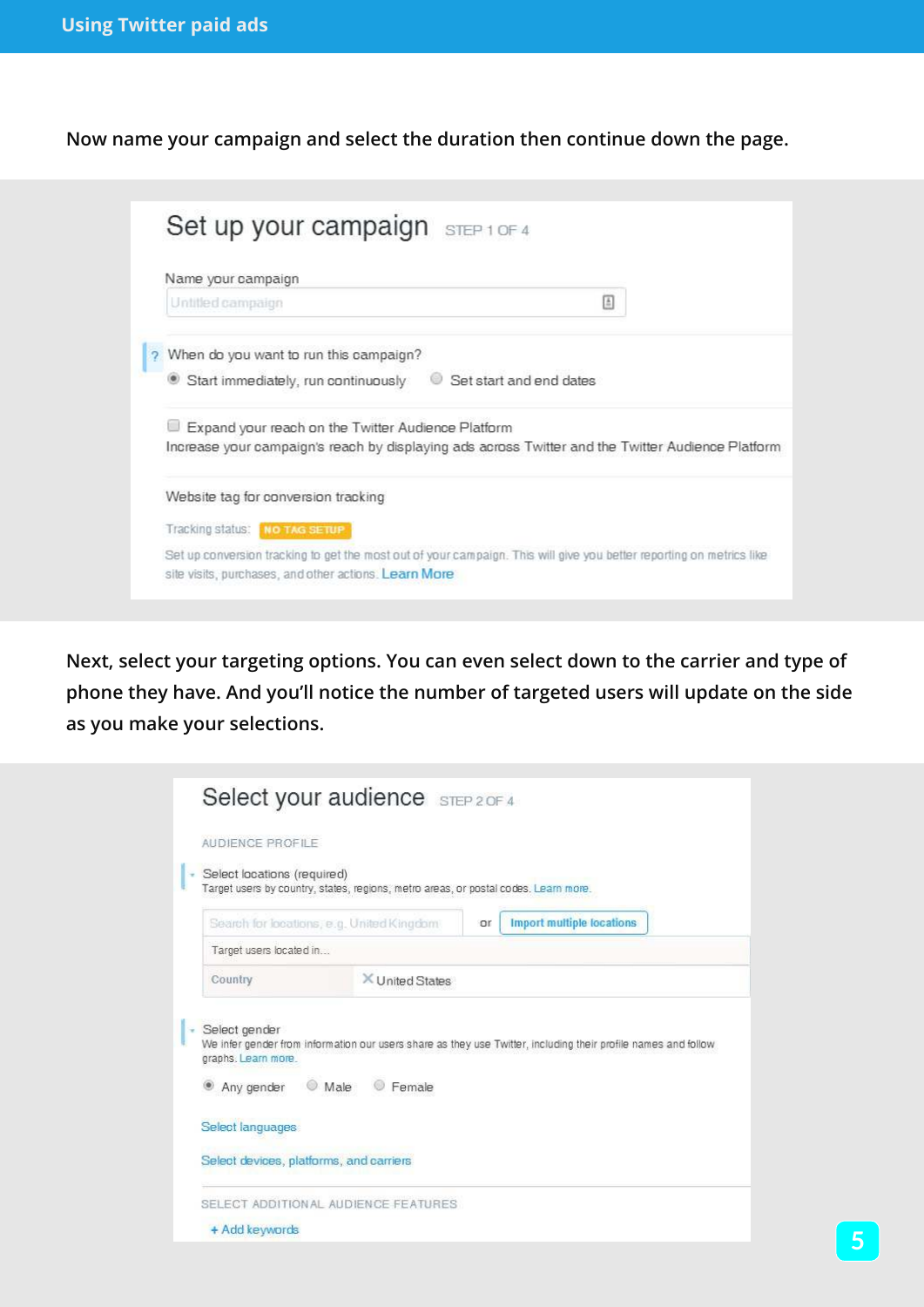**Then simply set your budget as shown below**

| · Set a daily maximum (required). | Cap the amount you will spend each day. The maximum resets daily at midnight, Europe/London time. Learn more         |  |
|-----------------------------------|----------------------------------------------------------------------------------------------------------------------|--|
| £ Required                        | per day                                                                                                              |  |
| · Set a total budget (optional).  | If set, this campaign will stop running once this budget has been reached. We will not exceed this amount during the |  |
| life of the campaign. Learn more  |                                                                                                                      |  |
| £ None                            |                                                                                                                      |  |
| Choose pricing.                   |                                                                                                                      |  |

**Last step is to create a tweet and attach an image. You also get the option to use existing tweets. A preview of you ad is displayed on the right side.**

| Create or select creatives                                                                                                                                                             |                                                                                                  | See preview                                                                                                     |
|----------------------------------------------------------------------------------------------------------------------------------------------------------------------------------------|--------------------------------------------------------------------------------------------------|-----------------------------------------------------------------------------------------------------------------|
| Promoted-only Tweets v<br>@YourUsername v                                                                                                                                              | Ш<br>Show replies                                                                                | <b>Twitter Audience Platform</b><br>Android<br><b>Desktop</b><br><b>OS</b>                                      |
|                                                                                                                                                                                        |                                                                                                  |                                                                                                                 |
| Promoted-only Tweets                                                                                                                                                                   | Web click rate<br>Web clicks<br><i>Impressions</i>                                               | Live preview                                                                                                    |
| Compose your Tweet here.                                                                                                                                                               |                                                                                                  | <b>3</b> Jan D1<br>Your Name @YourUsername                                                                      |
|                                                                                                                                                                                        |                                                                                                  | 七飞 ##<br>99 HH                                                                                                  |
| Schedule Tweet                                                                                                                                                                         | 116                                                                                              | <b>Promoted</b>                                                                                                 |
| Website Card or <b>@ Add media</b> (optional)                                                                                                                                          |                                                                                                  |                                                                                                                 |
|                                                                                                                                                                                        |                                                                                                  | Selected creatives<br>60                                                                                        |
| Create a card                                                                                                                                                                          | <b>ED Select an available card</b>                                                               |                                                                                                                 |
|                                                                                                                                                                                        |                                                                                                  | Compose or select available Tweets to promote in this campaign. We recommend<br>having 4-6 Tweets per campaign. |
|                                                                                                                                                                                        | <b>Publish Tweet</b><br>Cancel                                                                   |                                                                                                                 |
|                                                                                                                                                                                        | This Tweet won't appear on your Twitter profile. It will only be seen by your targeted audience. |                                                                                                                 |
|                                                                                                                                                                                        | and Promoted-only Tweets are immediately discoverable by data partners, even though they are not |                                                                                                                 |
| promoted until the campaign begins. To protect sensitive content, schedule promoted-only Tweets to<br>go live after your campaign start time. Learn more about who can see this Tweet. |                                                                                                  |                                                                                                                 |

**When finished click "Launch" on the top right of the page to get your ad running.**